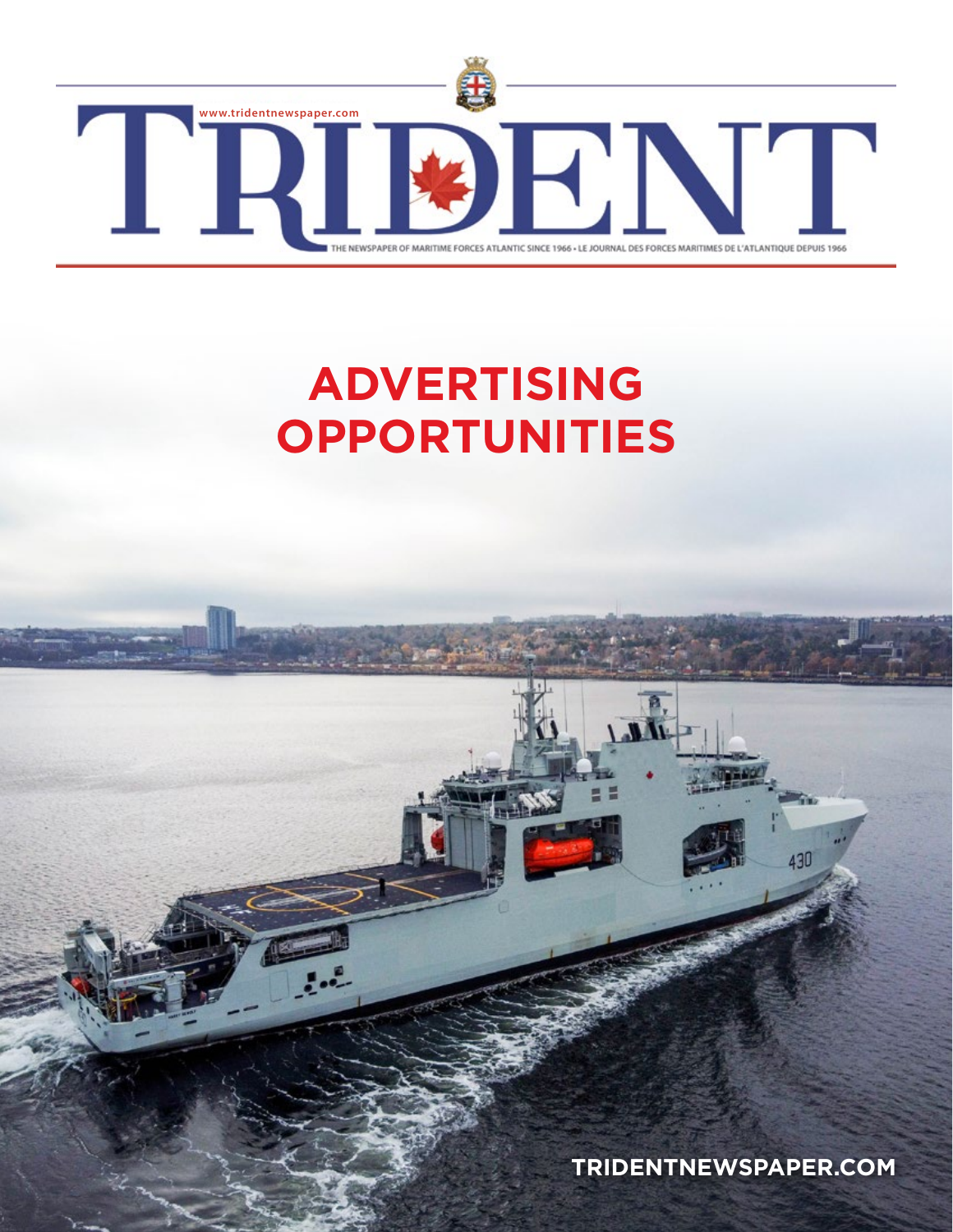## **REACH MEMBERS OF NOVA SCOTIA'S MILITARY COMMUNITY - ADVERTISE WITH TRIDENT NEWSPAPER!**

Trident is the newspaper of Maritime Forces Atlantic, covering the Royal Canadian Navy's Atlantic fleet and all other Canadian Armed Forces activity in Nova Scotia. In operation since 1966, Trident has become a trusted source of information for current and former members of the defence team and their families.

#### **TridentNewspaper.com**

- An online home for important updates and information from CFB Halifax
- 3,000 + visitors each month
- Fresh content published daily + Trident e-editions released bi-weekly

#### **CANADIAN FORCES BASE HALIFAX**

Regular Force Members: 6,593

Reserve Force Members: 2,743

DND Civilian Employees: 4,000

Spouses of Military Members: 4,854

Dependants of Military Members: 16,363

Retired Military Members & Family: 71,000 TOTAL: 105,553

#### **PUBLICATION SCHEDULE 2022**

| <b>Editorial Deadline</b> | <b>Advertising deadline</b> | <b>Publication deadline</b> |
|---------------------------|-----------------------------|-----------------------------|
| 5-Jan                     | 5-Jan                       | $10 - Jan$                  |
| 19-Jan                    | 19-Jan                      | 24-Jan                      |
| 2-Feb                     | 2-Feb                       | 7-Feb                       |
| 16-Feb                    | 16-Feb                      | 21-Feb                      |
| 2-Mar                     | 2-Mar                       | 7-Mar                       |
| 16-Mar                    | 16-Mar                      | 21-Mar                      |
| 30-Mar                    | 30-Mar                      | 4-Apr                       |
| 13-Apr                    | 13-Apr                      | 18-Apr                      |
| 27-Apr                    | 27-Apr                      | 2-May                       |
| 11-May                    | 11-May                      | 16-May                      |
| 25-May                    | 25-May                      | 30-May                      |
| 8-Jun                     | 8-Jun                       | $13 - Jun$                  |
| $22$ -Jun                 | $22$ -Jun                   | 27-Jun                      |
| 6-Jul                     | 6-Jul                       | $11 -$ Jul                  |
| $20 -$ Jul                | $20 -$ Jul                  | $25 -$ Jul                  |
| 3-Aug                     | 3-Aug                       | 8-Aug                       |
| 17-Aug                    | 17-Aug                      | 22-Aug                      |
| 31-Aug                    | 31-Aug                      | 5-Sep                       |
| 14-Sep                    | 14-Sep                      | 19-Sep                      |
| 28-Sep                    | 28-Sep                      | 3-Oct                       |
| $12$ -Oct                 | $12$ -Oct                   | 17-Oct                      |
| 26-Oct                    | 26-Oct                      | 31-Oct                      |
| 9-Nov                     | 9-Nov                       | 14-Nov                      |
| 23-Nov                    | 23-Nov                      | 28-Nov                      |
| 7-Dec                     | 7-Dec                       | 12-Dec                      |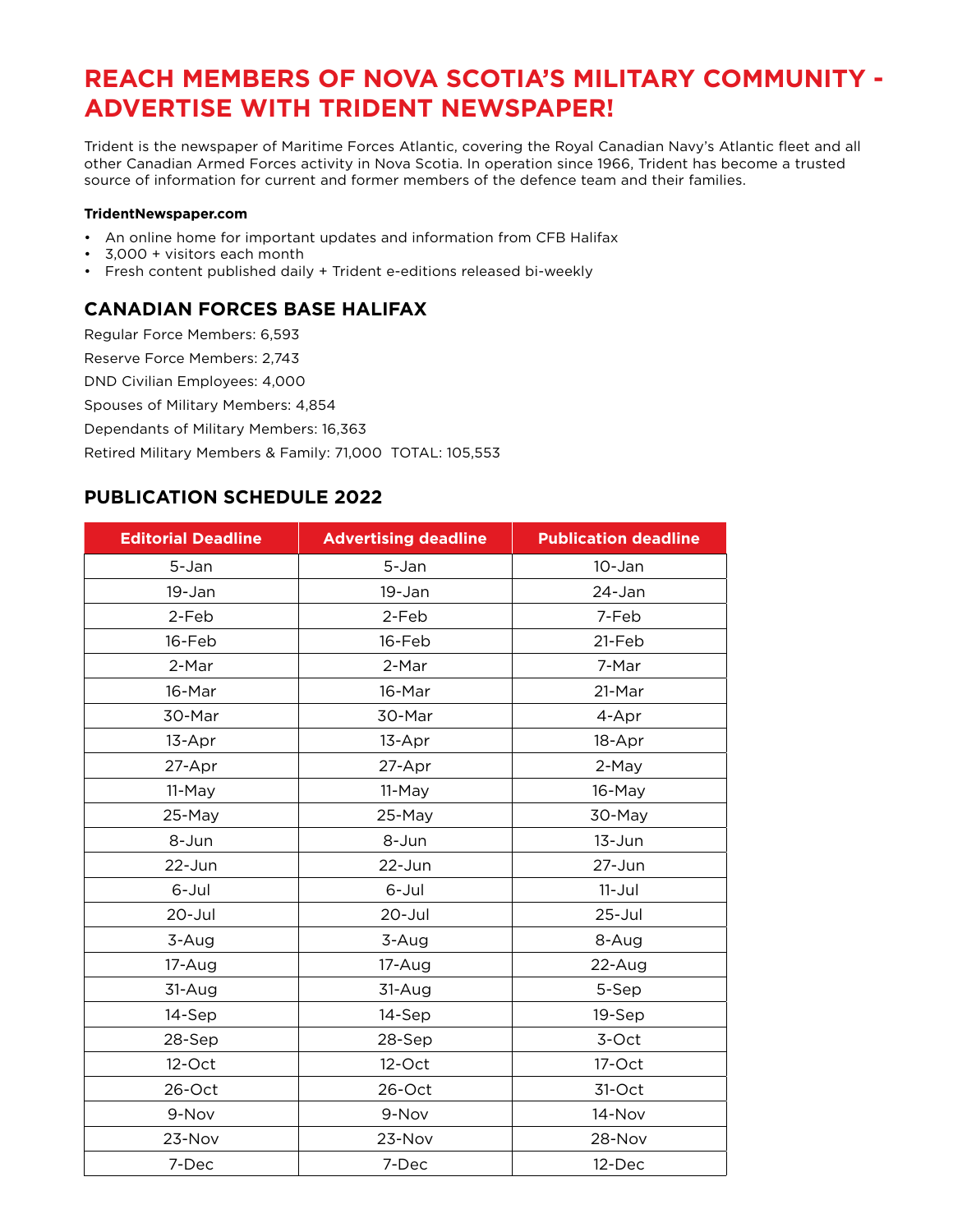## **AD PRICES:**

#### **E-EDITION ADVERTISEMENTS (1X, 2X OR 4X FREQUENCY)**

| <b>Full Page</b>                 | $1/4$ Page                       | <b>Banner</b>                   |
|----------------------------------|----------------------------------|---------------------------------|
| 10.38" x 12.5"                   | 5.1067" x 6.175"                 | 10.38" x 2"                     |
| 1x \$500<br>2x \$400<br>3x \$350 | 1x \$200<br>2x \$175<br>3x \$150 | 1x \$125<br>2x \$100<br>3x \$75 |
|                                  |                                  |                                 |
| $1/2$ Page                       | $1/8$ Page                       |                                 |
| 10.38" x 6.175"                  | 5.1067" x 3"                     | 1/2 Banner<br>5.1067" x 2"      |

### **DIGITAL WEBSITE ADVERTISEMENTS – MONTHLY RATES**

**Main Box**

300 x 250px \$200

**Secondary Box** 300 x 250px \$175

 **Homepage Banner** 3033 x 375px \$125

## **ALL ADS ARE IN COLOUR**

Artwork due by 10 a.m. on Wednesday prior to publication.

*\*\* Please note The Trident does not advertise alcohol, tobacco, cannabis or gambling.*

**Advertising inquiries:**

Missy Sonier 902-721-6504 Missy.Sonier@forces.gc.ca Peter McNeil 902-721-8553 Peter.McNeil@forces.gc.ca

#### **Editorial inquiries:**

Ryan Melanson 902-721-8662 Ryan.Melanson@psphalifax.ca